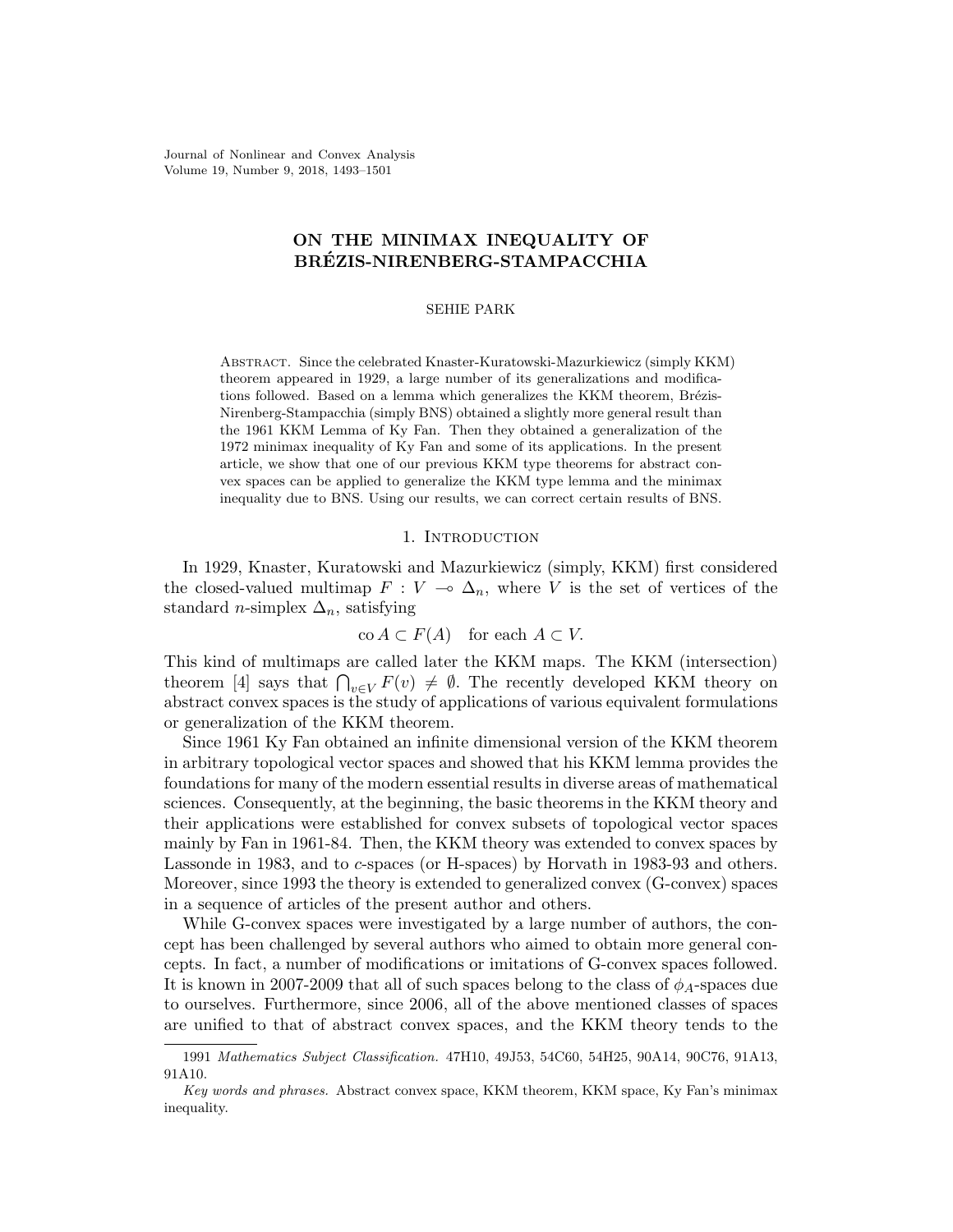research of such new spaces. Consequently, a large number of generalizations and modifications of the KKM theorem followed. See [6]-[12] and the references therein.

On the other hand, based on a lemma which generalizes a finite dimensional result of KKM, Brézis, Nirenberg and Stampacchia (simply BNS) in 1972 [1] obtained a slightly more general result than the 1961 KKM Lemma of Ky Fan. Then they obtained a generalization of the 1972 minimax inequality of Ky Fan and some applications.

In the present article, we show that one of our previous KKM type theorems for abstract convex spaces in 2012 [10] can be applied to generalize the KKM type lemma and the minimax inequality due to BNS. Moreover, using our results, we can correct most results of BNS.

Section 2 is a preliminary on our abstract convex spaces. In Section 3, we show that one of our previous KKM theorems in [9] implies generalizations of the main results of BNS [1]. Section 4 deals with the main results of BNS [1] in order to compare them with our corresponding generalizations. In Section 5, we give some applications of our BNS type inequality to generalize the applications given in BNS [1]. In these last two sections, we made some corrections or improvements of results in BNS [1].

## 2. Abstract convex spaces

For the concepts on our abstract convex spaces, KKM spaces and the KKM maps, we follow [6] and [10] with some modifications and the references therein:

**Definition 2.1.** Let E be a topological space, D a nonempty set,  $\langle D \rangle$  the set of all nonempty finite subsets of D, and  $\Gamma : \langle D \rangle \to E$  a multimap with nonempty values  $\Gamma_A := \Gamma(A)$  for  $A \in \langle D \rangle$ . The triple  $(E, D; \Gamma)$  is called an abstract convex space whenever the Γ-convex hull of any  $D' \subset D$  is denoted and defined by

$$
\text{co}_{\Gamma} D' := \bigcup \{ \Gamma_A \mid A \in \langle D' \rangle \} \subset E.
$$

A subset X of E is called a  $\Gamma$ -convex subset of  $(E, D; \Gamma)$  relative to some  $D' \subset D$ if for any  $N \in \langle D' \rangle$ , we have  $\Gamma_N \subset X$ , that is,  $\text{co}_{\Gamma} D' \subset X$ .

When  $D \subset E$ , a subset X of E is said to be  $\Gamma$ -convex if  $\text{co}_{\Gamma}(X \cap D) \subset X$ ; in other words, X is Γ-convex relative to  $D' := X \cap D$ . In case  $E = D$ , let  $(E; \Gamma) := (E, E; \Gamma)$ .

**Definition 2.2.** Let  $(E, D; \Gamma)$  be an abstract convex space and Z a topological space. For a multimap  $F : E \to Z$  with nonempty values, if a multimap  $G : D \to Z$ satisfies

$$
F(\Gamma_A) \subset G(A) := \bigcup_{y \in A} G(y) \quad \text{for all } A \in \langle D \rangle,
$$

then G is called a KKM map with respect to F. A KKM map  $G : D \multimap E$  is a KKM map with respect to the identity map  $1<sub>E</sub>$ .

**Definition 2.3.** The partial KKM principle for an abstract convex space  $(E, D; \Gamma)$ is the statement that, for any closed-valued KKM map  $G : D \multimap E$ , the family  ${G(y)}_{y\in D}$  has the finite intersection property. The KKM principle is the statement that the same property also holds for any open-valued KKM map.

An abstract convex space is called a  $(partial)$  KKM space if it satisfies the  $(par$ tial) KKM principle, resp.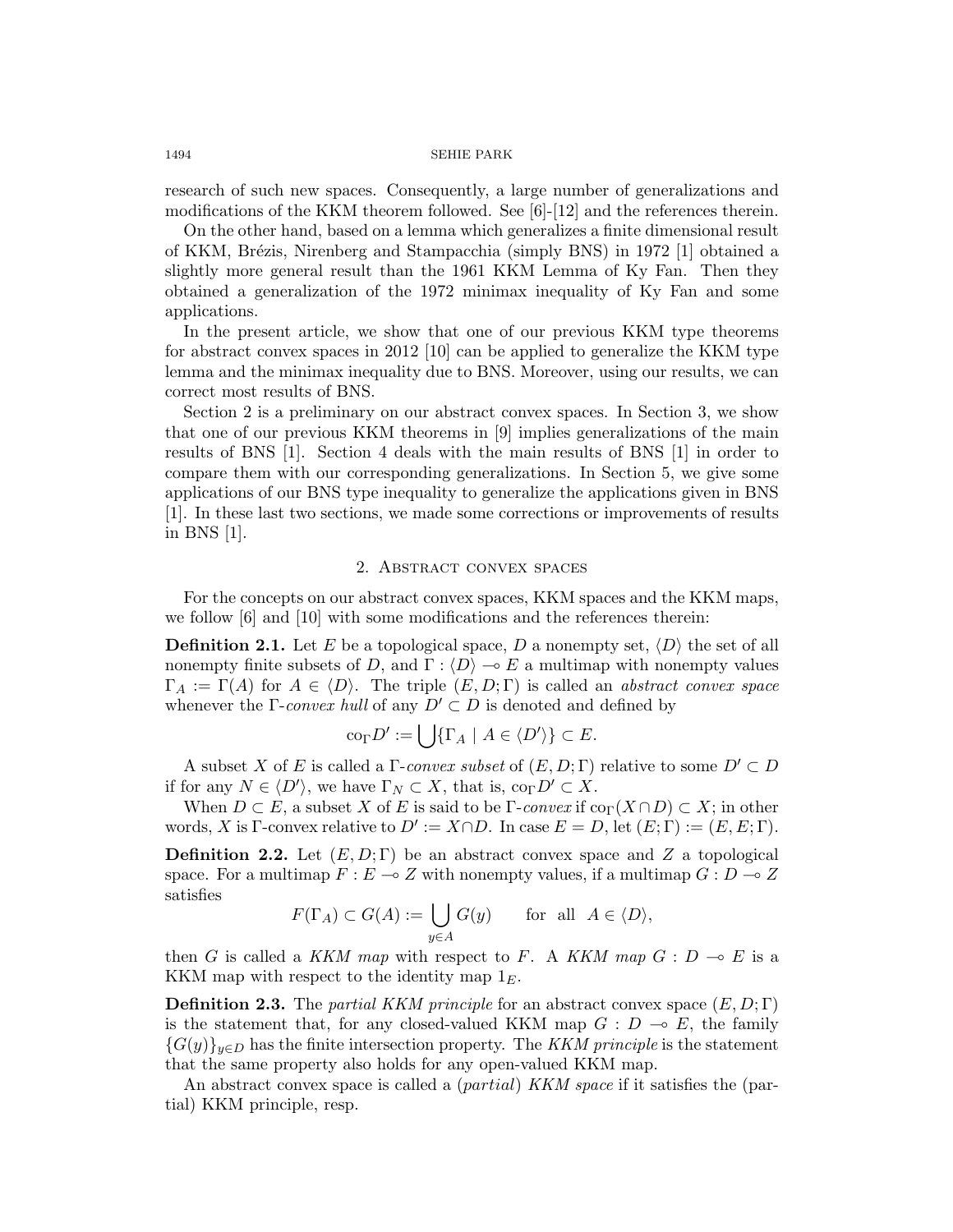In our recent works, we studied elements or foundations of the KKM theory on abstract convex spaces and noticed there that many important results therein are related to the (partial) KKM principle. See [6], [10] and the references therein.

**Definition 2.4.** A convex space  $(X, D; \Gamma)$  is a triple where X is a subset of a vector space,  $D \subset X$  such that co $D \subset X$ , and each  $\Gamma_A$  is the convex hull of  $A \in \langle D \rangle$  equipped with the Euclidean topology. This concept extends the one due to Lassonde for  $X = D$ .

We obtained the following diagram for abstract convex spaces  $(E, D; \Gamma)$ :

Simplex  $\Longrightarrow$  Convex subset of a t.v.s.  $\Longrightarrow$  Lassonde type convex space

 $\implies$  H-space  $\implies$  G-convex space  $\implies \phi_A$ -space  $\implies$  KKM space

 $\implies$  Partial KKM space  $\implies$  Abstract convex space.

Note that each implication in the above diagram is proper; that is, its converse does not hold.

Consider the following related four conditions for a multimap  $G: D \to Z$  to a topological space Z:

- (1)  $\bigcap_{y\in D} G(y) \neq \emptyset$  implies  $\bigcap_{y\in D} G(y) \neq \emptyset$ .
- (2)  $\bigcap_{y\in D} G(y) = \bigcap_{y\in D} G(y)$  (G is intersectionally closed-valued [5]).
- (3)  $\bigcap_{y \in D} G(y) = \bigcap_{y \in D} G(y)$  (G is transfer closed-valued).
- $(4)$  G is closed-valued.

In [5], Luc et al. noted that  $(1) \leftarrow (2) \leftarrow (3) \leftarrow (4)$ , and gave examples of multimaps satisfying (2) but not (3). According to Luc, the concept of intersectionally closed sets are originated from Rockafellar in 1970.

The following KKM type theorem is due to ourselves; see [10].

**Theorem 2.5.** Let  $(E, D; \Gamma)$  be a partial KKM space [resp. KKM space] and G:  $D \multimap E$  a KKM map such that

(1) G is closed-valued  $|resp.$  open-valued.

Then the family  $\{G(z) \mid z \in D\}$  has the finite intersection property. Moreover, suppose that

- (2) there exists a nonempty compact subset  $K$  of  $E$  such that one of the following holds:
	- $(i)$   $K = E$ ;
	- (ii)  $K = \bigcap \{ G(z) \mid z \in M \}$  for some  $M \in \langle D \rangle$ ; or
	- (iii) for each  $N \in \langle D \rangle$ , there exists a compact  $\Gamma$ -convex subset  $L_N$  of E relative to some  $D' \subset D$  such that  $N \subset D'$  and  $L_N \cap \bigcap_{z \in D'} \overline{G(z)} \subset K$ .

Then  $K \cap \bigcap \{G(z) \mid z \in D\} \neq \emptyset$ . Furthermore,

- (a) if G is transfer closed-valued, then  $K \cap \bigcap \{G(z) \mid z \in D\} \neq \emptyset;$
- (β) if G is intersectionally closed-valued, then  $\bigcap \{G(z) \mid z \in D\} \neq \emptyset$ .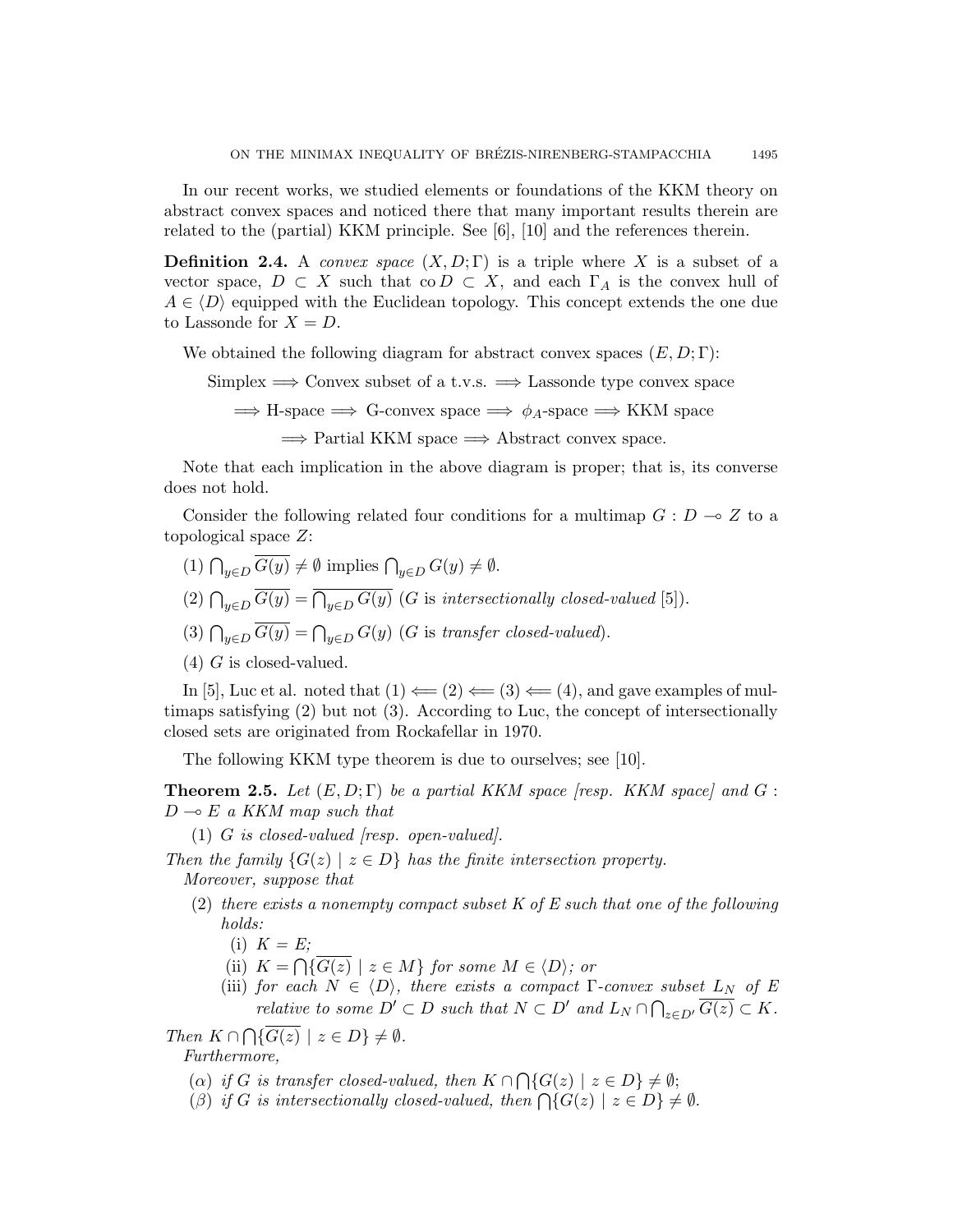Cases (i) and (ii) are immediate routine consequences of the definition of partial KKM spaces. Theorem 2.5 implies the Fan matching property, some geometric property, the Fan-Browder fixed point property, some minimax inequality, several variational inequalities, von Neumann type minimax theorems, Nash equilibrium theorems, and many others. See [5] with some corrections in [10] and the references therein.

## 3. GENERALIZATION OF THE BRÉZIS-NIRENBERG-STAMPACCHIA INEQUALITY

In this section, we show that our KKM theorem 2.5 implies generalizations of the main results of BNS [1].

Theorem 1 of [1] can be generalized as follows:

**Theorem 3.1.** Let  $(E, C; \Gamma)$  be an abstract convex space such that C is a  $\Gamma$ -convex subset of E. Let f be a real valued function defined on  $C \times C$  such that

- (a)  $f(x, x) \leq 0$  for all  $x \in C$ .
- (b) For every fixed  $x \in C$ , the set  $\{y \in C \mid f(x, y) > 0\}$  is  $\Gamma$ -convex.
- (c)  $\bigcap_{y \in C} \{x \in C \mid f(x, y) \leq 0\} = \bigcap_{y \in C} \{x \in C \mid f(x, y) \leq 0\}.$
- (d) There exist a closed compact subset L of E and  $y_0 \in L \cap C$  such that  $f(x, y_0) > 0$  for  $x \in C$ ,  $x \notin L$ .

Conclusion — There exists  $x_0 \in L \cap C$  such that

$$
f(x_0, y) \le 0 \quad \text{for all} \quad y \in C.
$$

Thus in particular inf<sub> $x \in C$ </sub> sup<sub> $y \in C$ </sub>  $f(x, y) \leq 0$ .

Note that (c) holds when  $x \mapsto f(x, y)$  is l.s.c. for each  $y \in C$ . The following generalizes Lemma 1 of [1]:

**Lemma 3.2.** Let  $(E, X; \Gamma)$  be a partial KKM space, X an arbitrary subset of E, and  $F: X \longrightarrow E$  a multimap satisfying

- (p)  $F(x_0) = K$  is compact for some  $x_0 \in X$ .
- (q)  $\Gamma_A \subset F(A)$  for each  $A \in \langle X \rangle$ .
- (r) (intersectional closedness)  $\bigcap_{x \in X} F(x) = \bigcap_{x \in X} F(x)$ .

Then  $\bigcap_{x\in X} F(x) \neq \emptyset$ .

*Proof of Lemma 3.2.* Note that  $\overline{F}$  :  $X \to E$  is a closed-valued KKM map by (q). Then  $\{\overline{F}(x) \mid x \in X\}$  has the finite intersection property by the first part of Theorem 2.5. Moreover,  $K = \overline{F(x_0)}$  is compact. Hence, by Theorem 2.5(ii), we have  $\bigcap \{F(x) \mid x \in X\} \neq \emptyset$ . Moreover, by (r), F is intersectionally closed-valued. Therefore, by Theorem 2.5 for the case  $(\beta)$ , we have  $\bigcap_{x\in X} F(x) \neq \emptyset$ . This completes our proof.  $\Box$ 

The coercivity condition (p) satisfies (ii) of Theorem 2.5. Instead we can adopt other coercivity condition (i) or (iii) and obtain another variants of Lemma 3.2.

*Proof of Theorem 3.1.* For each  $y \in C$  let

$$
F(y) := \{ x \in C \mid f(x, y) \le 0 \}.
$$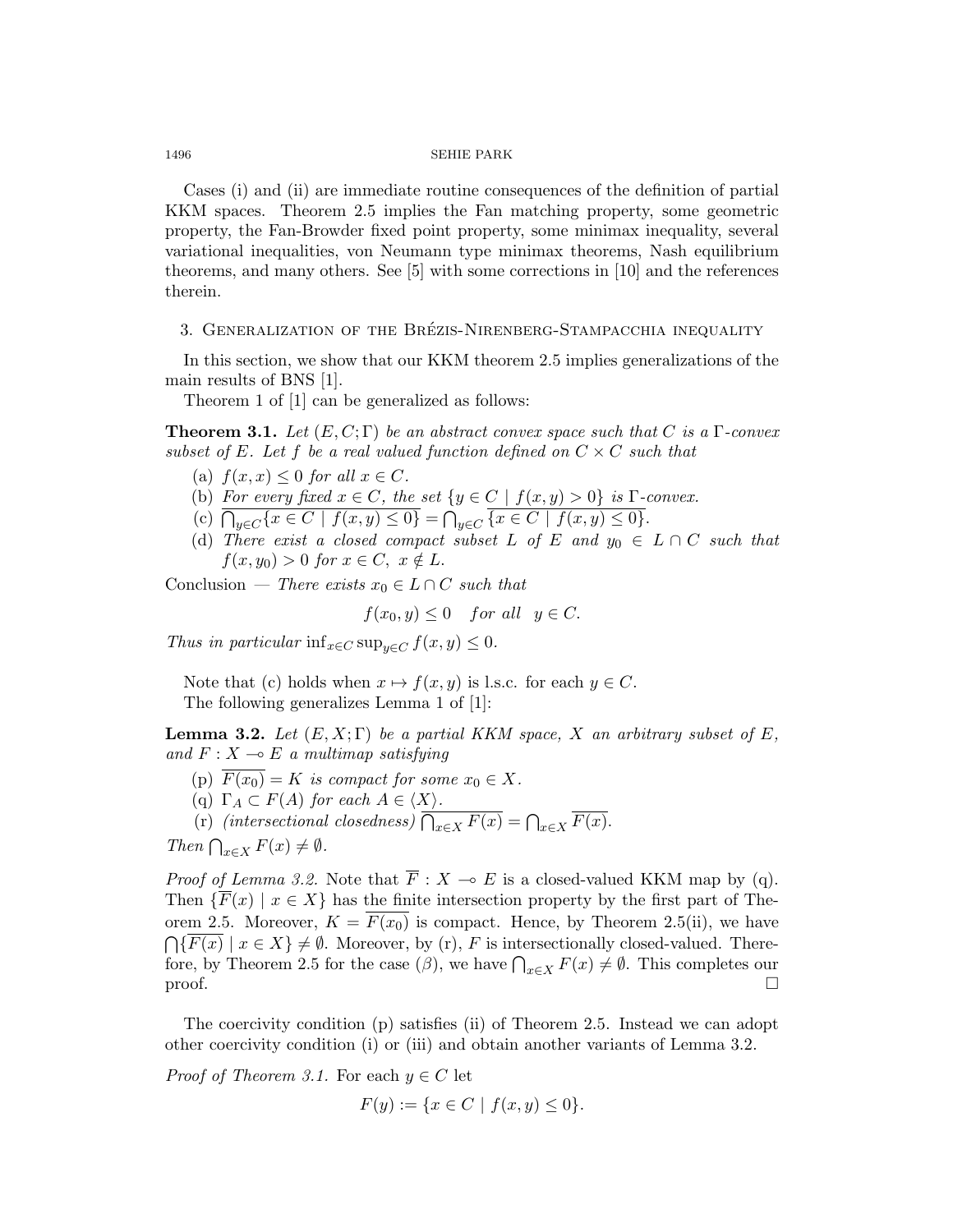We show the following:

 $(p) \leftarrow (d)$ : Since

$$
x \in C \setminus L \Longrightarrow f(x, y_0) > 0 \Longrightarrow x \notin F(y_0)
$$

or

$$
x \in F(y_0) \Longrightarrow x \notin C \setminus L \Longrightarrow x \in L,
$$

we have  $F(y_0) \subset L$ . Since L is closed, we have  $\overline{F(y_0)} \subset \overline{L} = L$ . Since L is compact, so is  $\overline{F(y_0)}$ .

$$
(r) \Longleftarrow (c) : Clear.
$$

 $(q) \leftarrow (a)$  and (b): Suppose that (q) does not hold. Then for some choice of  $A := \{y_1, y_2, \ldots, y_n\} \in \langle C \rangle$  with  $\Gamma_A \not\subset F(A)$ , and we have an  $x_0 \in \Gamma_A$  such that

$$
x_0 \notin F(A) = \bigcup_{i=1}^n F(y_i) \Longrightarrow x_0 \notin F(y_i) \Longrightarrow f(x_0, y_i) > 0 \,\forall i.
$$

By (b) the set  $\{y \in C \mid f(x_0, y) > 0\}$  is Γ-convex and contains A. Hence

$$
x_0 \in \Gamma_A \subset \{ y \in C \mid f(x_0, y) > 0 \} \Longrightarrow f(x_0, x_0) > 0
$$

which contradicts (a).

The conclusion of Theorem 3.1 — which is equivalent to  $\bigcap_{y\in C} F(y) \neq \emptyset$  follows. This completes our proof of Theorem 3.1.

Instead of the closedness of  $L$  in (d), we may assume Hausdorffness of  $E$  in Theorem 3.1.

Moreover, note that Theorem 3.1(d) is based on the coercivity condition (ii) in Theorem 2.5, but we can obtain another variant of Theorem 3.1 by adopting other coercivity condition (i) or (iii).

## 4. MAIN RESULTS OF BRÉZIS-NIRENBERG-STAMPACCHIA

In order to compare our new results, Theorem 3.1 and Lemma 3.2, with the corresponding ones of BNS [1], we state them as follows:

**Theorem 4.1** ([1]). Let C be a convex subset of a Hausdorff topological vector space E and let f be a real valued function defined on  $C \times C$  such that

- (1)  $f(x, x) \leq 0$  for all  $x \in C$ .
- (2) For every fixed  $x \in C$ , the set  $\{y \in C \mid f(x, y) > 0\}$  is convex.
- (3) For every fixed  $y \in C$ ,  $f(x, y)$  is an l.s.c. function of x on the intersection of  $C$  with any finite dimensional subspace of  $E$ .
- (4) Whenever  $x, y \in C$  and  $x_{\alpha}$  is a filter on C converging to x, then  $f(x_{\alpha}, (1$  $t(x + ty) \leq 0$  for every  $t \in [0,1]$  implies  $f(x, y) \leq 0$ .
- (5) There exist a compact subset L of E and  $y_0 \in L \cap C$  such that  $f(x, y_0) > 0$ for  $x \in C$ ,  $x \notin L$ .

Conclusion — There exists  $x_0 \in L \cap C$  such that

$$
f(x_0, y) \le 0 \quad \text{for all} \quad y \in C.
$$

Thus in particular inf<sub>x∈C</sub> sup<sub>u∈C</sub>  $f(x, y) \leq 0$ .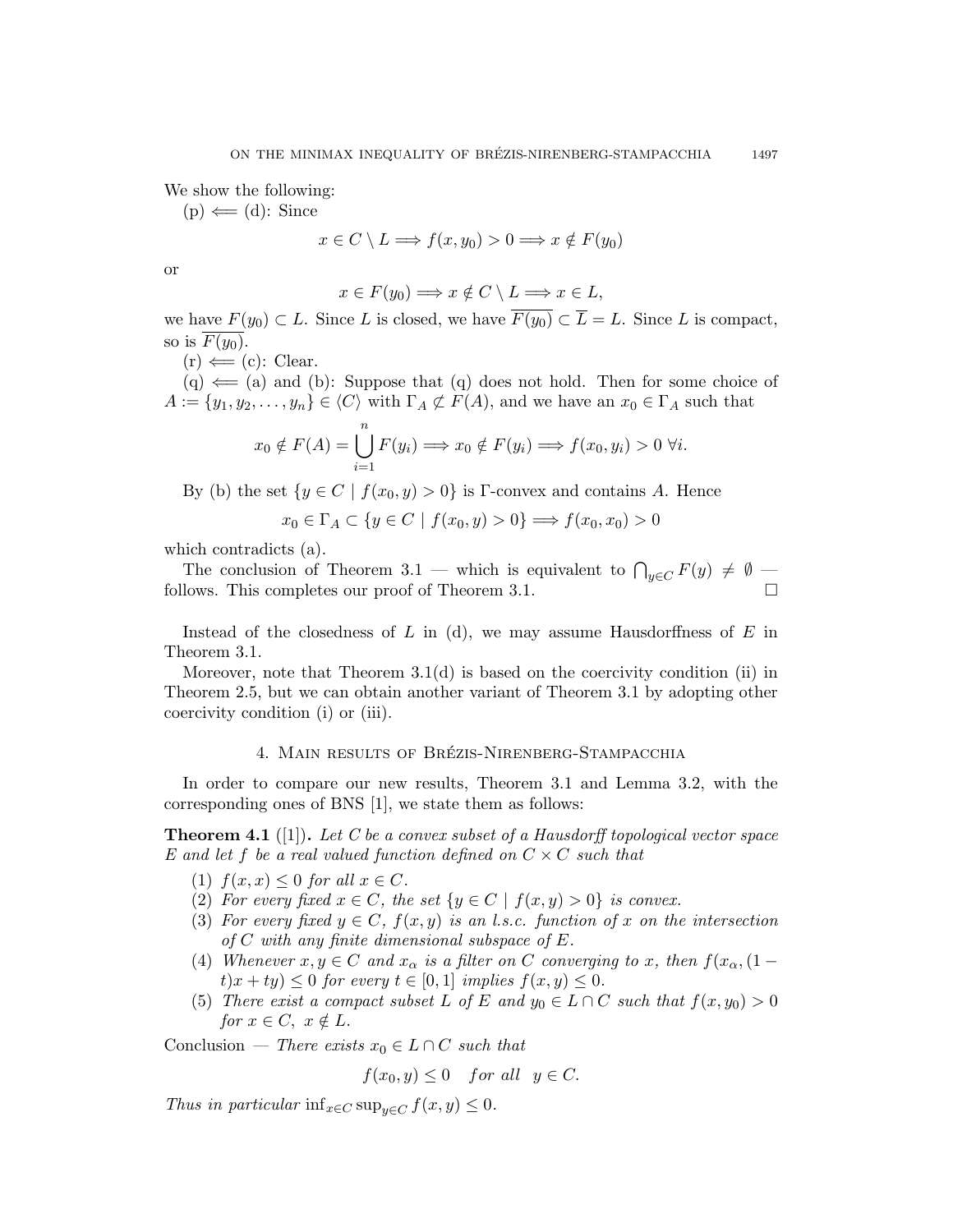In (3), the lower semicontinuity is stated using the finitely generated topology of E.

Early in 1996, Chowdhury and Tan  $[2]$  noted that "if the compact set L is a subset of  $C, C$  is not required to be closed in  $E$  in Theorem 4.1. Note also that in Theorem 4.1, the set  $C$  was not assumed to be closed in  $E$ . However, this is false in general as is observed by" an example in a lecture note by Tan.

Note that the following counter-example of Theorem 4.1:

**Example.** Let  $C := (0, 1)$  in  $E := \mathbb{R}$ , the real line, and  $f(x, y) = y - x$ . Then the requirements (1)-(4) are clearly satisfied. For (5), take  $L := [0.5, 1]$  and  $y_0 := 0.5$ . Then the conclusion of Theorem 4.1 does not hold. Moreover, Theorem 4.1(3) does not imply Theorem 3.1(c).

In view of this example we should assume that "C is closed" in Theorem 4.1.

*Proof of Theorem 4.1 from Theorem 3.1.* We may assume E has the finitely generated topology. Then  $E$  becomes a convex space. Note that the requirements  $(1)$ ,  $(2)$ , and  $(5)$  imply  $(a)$ ,  $(b)$ , and  $(d)$  of Theorem 3.1, respectively. Moreover, we see the following.

 $(3) \Longrightarrow$  (c): For any finite dimensional subspace H of E and any  $y \in C$ ,

$$
\{x \in C \mid f(x, y) \le 0\} \cap F = \{x \in C \cap F \mid f(x, y) \le 0\}
$$

is closed, and hence  $\{x \in C \mid f(x, y) \leq 0\}$  is finitely closed. Therefore, (c) holds. Now the conclusion follows from Theorem 3.1.

Note that the requirement  $(4)$  in Theorem 4.1 are redundant and C should be closed in the above proof. Moreover, Hausdorffness of E can be replaced by the closedness of L.

As we noted at the end of Section 3, the requirement (d) is based on the coercivity condition (ii) in Theorem 2.5. Similarly, we can obtain another variant of Theorem 4.1 by adopting other coercivity condition (i) or (iii).

The paper [1] is based on their Lemma 1 (the following Lemma 4.2) which generalizes a finite dimensional result of KKM [3] and is slightly more general than the 1961 KKM Lemma of Ky Fan.

**Lemma 4.2** ([1]). Let X be an arbitrary set in a Hausdorff topological vector space E, and  $F: X \rightarrow E$  a map satisfying

- (6)  $\overline{F(x_0)} = L$  is compact for some  $x_0 \in X$ .
- (7) co $A \subset F(A)$  for each  $A \in \langle X \rangle$ .
- (8) For every  $x \in X$ , the intersection of  $F(x)$  with any finite dimensional subspace is closed.
- (9) For every convex subset  $D$  of  $E$  we have

$$
\bigcap_{x \in X \cap D} F(x) \cap D = \bigcap_{x \in X} F(x) \cap D.
$$

Then  $\bigcap_{x\in X} F(x) \neq \emptyset$ .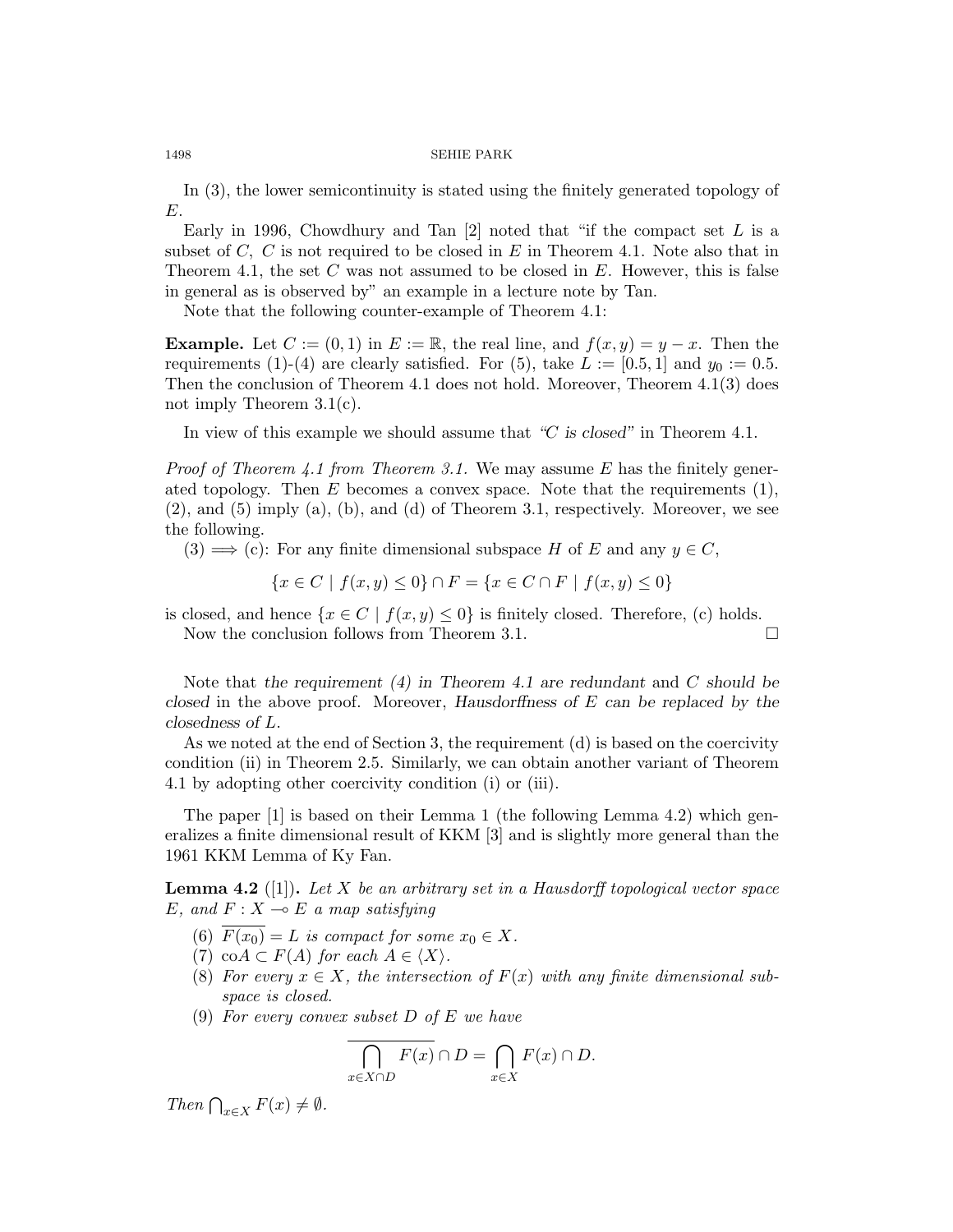Other results in [1] are consequences of Lemma 4.2. In Lemma 4.2, the closure operation on  $E$  is given with respect to its original topology, and  $(8)$  is for extra finitely generated topology with respect to the family of finite dimensional subspaces. However, we proved Lemma 4.2 without assuming Hausdorffness of  $E$  and (8). Moreover we can replace (9) by its following particular case for  $D = E$ :

(r') (transfer closedness)  $\overline{\bigcap_{x\in X} F(x)} = \bigcap_{x\in X} F(x)$ .

Here we add the following proof of Theorem 4.1 with the closed  $C$ :

*Proof of Theorem 4.1 from Lemma 4.2.* Let C be a *closed* convex subset and, for each  $y \in C$ , let

$$
F(y) := \{ x \in C \mid f(x, y) \le 0 \}.
$$

Requirements (6) and (8) follow clearly from (5) and (3), respectively. As in BNS  $[1]$ ,  $(1)$  and  $(2)$  imply  $(7)$ . The condition  $(4)$  may be needed in this proof in order to show (9). To see this, let D be any convex subset of E. Let  $y \in \bigcup_{x \in C \cap D} F(x) \cap D$ . Then  $y \in D$  and there exists a filter  $(y_\alpha)_{\alpha \in \Lambda}$  in  $\bigcup_{x \in C \cap D} F(x)$  such that  $y_\alpha \to y$ . Thus

$$
f(x, y_{\alpha}) \le 0
$$
 for all  $\alpha \in \Lambda$  and  $x \in C \cap D$  (\*)

Since C is closed (this is an essential condition) and  $y \in D$ , we have  $y \in C \cap D$ . Since  $x, y \in C \cap D$  and  $C \cap D$  is convex,

$$
tx + (1 - t)y \in C \cap D \text{ for all } t \in (0, 1].
$$

It follows from (∗) that

$$
f(tx + (1-t)y, y_\alpha) \le 0
$$
 for all  $\alpha$  and  $x \in C \cap D$ .

By (4),  $f(x, y) \leq 0$  for all  $x \in C \cap D$ , so  $y \in F(x)$  for all  $x \in C \cap D$  and  $y \in$  $\bigcup_{x \in C \cap D} F(x) \cap D$ . Thus

$$
\overline{\bigcap_{x\in X\cap D} F(x)} \cap D = \bigcap_{x\in X\cap D} F(x) \cap D.
$$

By Lemma 4.2, the conclusion of Theorem 4.1 — which is equivalent to  $\bigcap_{y\in C} F(y) \neq \emptyset$  $\emptyset$  — follows.

## 5. Applications

BNS [1] applied their results to four problems. In this section, we give some comments to applications in the BNS paper [1].

**Application 1** (Ky Fan [3]). Assume C is compact convex in a t.v.s. E, f satisfies (a) and (b), and for any  $y \in C$ ,  $f(x, y)$  is an l.s.c. function of x on C. Then there exists an  $x_0 \in C$  such that  $f(x_0, y) \leq 0$  for all  $y \in C$ .

This follows from Theorem 3.1 with  $L = \emptyset$  and without assuming Hausdorffness of E. Similarly, Theorem 3.1 implies the following:

Application 1'. Assume C is compact convex in a t.v.s. E, f satisfies (a), (b), and (c). Then there exists an  $x_0 \in C$  such that  $f(x_0, y) \leq 0$  for all  $y \in C$ .

Here requirement (c) can be replaced by some particular forms without affecting its conclusion.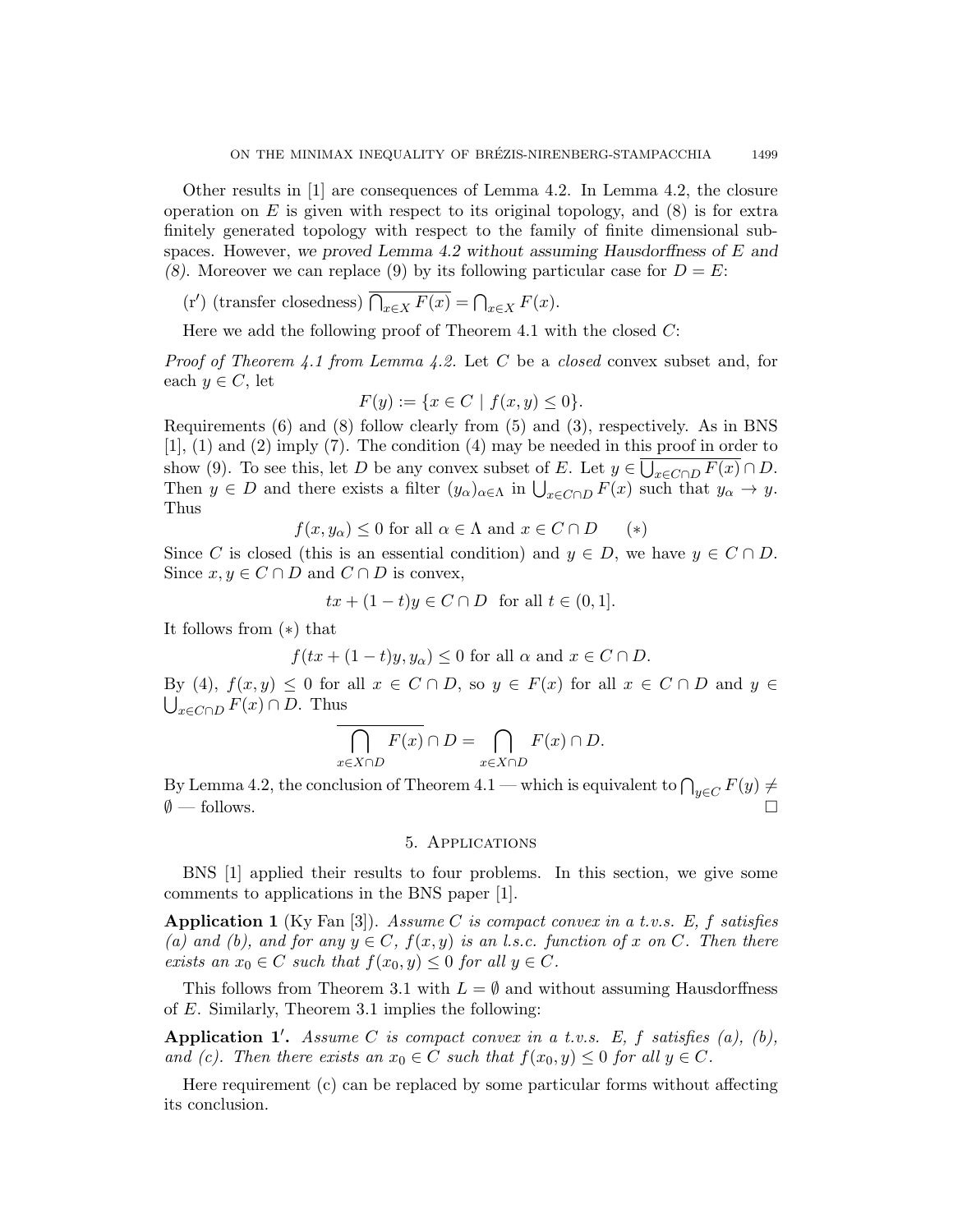**Application 2** ([1]). Let C be a convex subset of a t.v.s. E and let  $f(x, y)$  be a real valued function on  $C \times C$  satisfying (1), (3), (5) of Theorem 4.1 and

(2') For every  $x \in C$  and for every  $c \geq 0$ , the set  $\{y \in C \mid f(x, y) \geq c\}$  is closed and convex.

(10) For every  $x, y \in C$ ,  $f(x, y) \leq 0$  implies  $f(y, x) \geq 0$ .

(11) If  $f(x, y_1) > f(x, y_2) \geq 0$ , then

$$
f(x, ty_1 + (1 - t)y_2) \ge f(x, y) \text{ for } 0 < t \le 1.
$$

Conclusion — There exists  $x_0 \in L \cap C$  such that  $f(x_0, y) \leq 0$  for all  $y \in C$ .

In order to apply Theorem 4.1, we have to assume "C is closed."

Note that BNS proved Application 2 by showing  $(2') \Rightarrow (2)$  and  $(10) \& (11)$  $\Rightarrow$  (4) in their Theorem 4.1. However, we already showed that the requirement (4) is redundant in Theorem 4.1 and hence, so are  $(10)$  and  $(11)$  in Application 2.

Application 3 ([1]). Let C be a convex subset of E and let  $f(x, y) = \langle Ax, x - y \rangle +$  $\varphi(x) - \varphi(y)$  where A is a pseudo-monotone mapping from C into  $E^*$  (i.e. whenever  $x_{\alpha}$  is a filter converging to x with  $\limsup\langle Ax_{\alpha}, x_{\alpha} - x \rangle \leq 0$  then  $\liminf\langle Ax_{\alpha}, x_{\alpha} - x \rangle$  $y_i \geq \langle Ax, x - y \rangle$  for every  $y \in C$ ). Assume that A is continuous on any finite dimensional subspace and that  $\varphi$  is an l.s.c. convex function. If (5) holds, then there exists  $x_0 \in L \cap C$  such that

$$
\langle Ax_0, x_0 - y \rangle + \varphi(x_0) - \varphi(y) \le 0 \quad \text{for every} \quad y \in C.
$$

In order to apply Theorem 4.1, we have to assume "C is closed."

Note that assumptions  $(1)$ ,  $(2)$ ,  $(3)$  in Theorem 4.1 are clearly satisfied. BNS proved  $(4)$  from the pseudo-monotonicity of A. However, assumption  $(4)$  is redundant in Theorem 4.1. Therefore, so is the pseudo-monotonicity of A in Application 3.

Brézis, Nirenberg, and Stampacchia [1] gave another Application 4 to the von Neumann-Sion type minimax principle which can also be improved by applying Theorem 3.1 instead of their Theorem 4.1. Recall that we had already some abstract forms of that principle in [7, 9].

Moreover, particular cases of our Theorem 2.5 have many known applications; see  $[6, 7, 8, 9, 10, 11, 12]$  and the references therein.

## Acknowledgement

The author would like to express his gratitude to Professor Mau-Hshiang Shih for his various suggestions to this paper. Especially, the example in Section 4 and a new proof of Theorem 4.1 from Lemma 4.2 are suggested by him.

## **REFERENCES**

- [1] H. Brézis, L. Nirenberg and G. Stampacchia, A remark on Ky Fan's minimax principle, Boll. Union Mat. Ital. 6 (1972), 293–300. Also ibid. 1 (2008), 257–264.
- [2] M. Chowdhury and K.K. Tan, Generalization of Ky Fan's minimax inequality with applications to generalized variational inequalities for pseudo-monotone operators and fixed point theorems, J. Math. Anal. Appl. 204 (1996), 910–929.